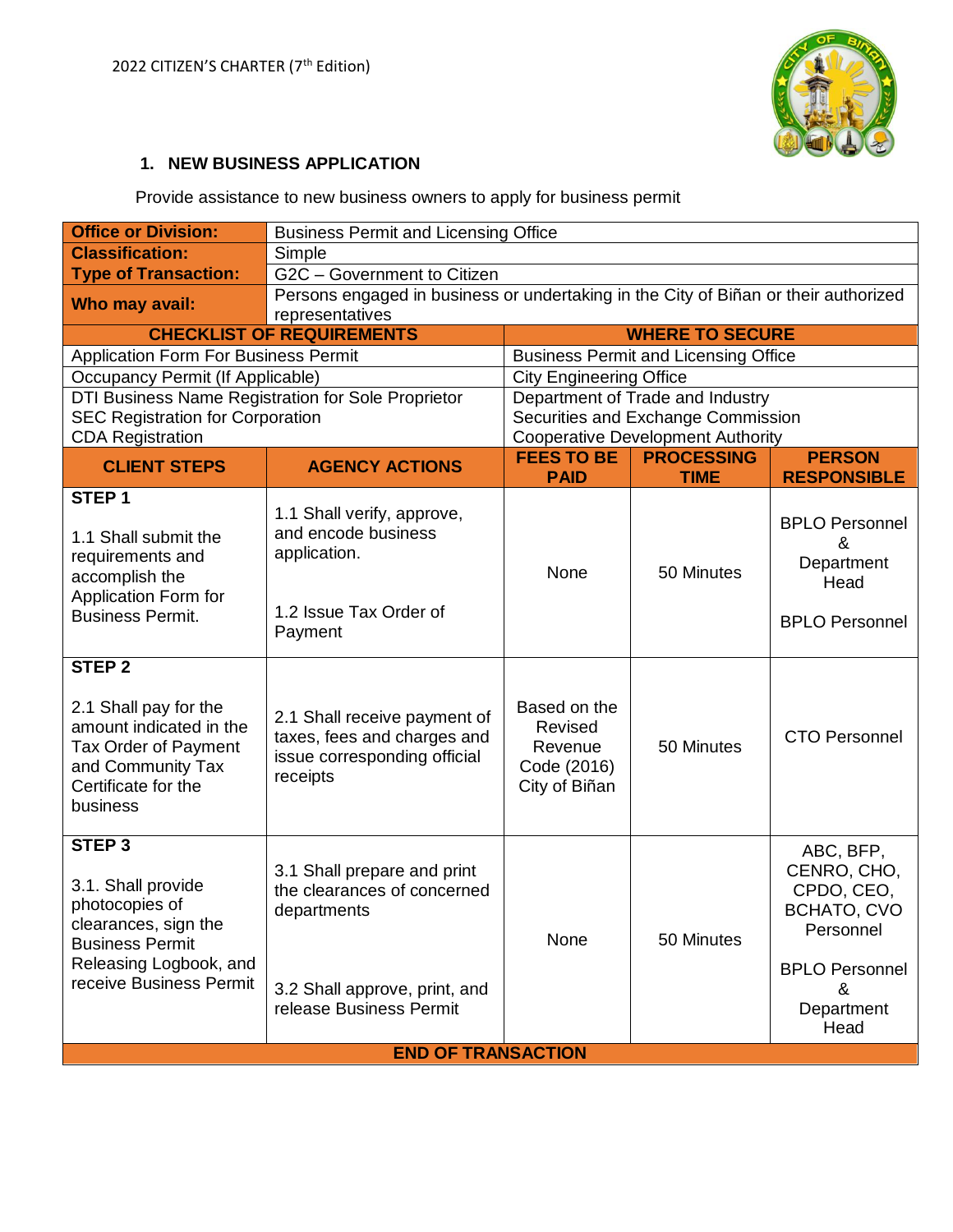

### **2. RENEWAL OF BUSINESS APPLICATION**

Provide assistance to new business owners to apply for business permit

| <b>Office or Division:</b>                                                                                                                            |                                                                                                                                       | <b>Business Permit and Licensing Office</b>                              |                                                                    |                                             |                                                                                                                        |  |
|-------------------------------------------------------------------------------------------------------------------------------------------------------|---------------------------------------------------------------------------------------------------------------------------------------|--------------------------------------------------------------------------|--------------------------------------------------------------------|---------------------------------------------|------------------------------------------------------------------------------------------------------------------------|--|
| <b>Classification:</b>                                                                                                                                |                                                                                                                                       | Simple                                                                   |                                                                    |                                             |                                                                                                                        |  |
| <b>Type of Transaction:</b>                                                                                                                           |                                                                                                                                       | G2C - Government to Citizen                                              |                                                                    |                                             |                                                                                                                        |  |
| Who may avail:<br>authorized representatives                                                                                                          |                                                                                                                                       | Persons engaged in business or undertaking in the City of Biñan or their |                                                                    |                                             |                                                                                                                        |  |
| <b>CHECKLIST OF REQUIREMENTS</b>                                                                                                                      |                                                                                                                                       |                                                                          | <b>WHERE TO SECURE</b>                                             |                                             |                                                                                                                        |  |
| <b>Application Form for Business Permit</b>                                                                                                           |                                                                                                                                       |                                                                          |                                                                    | <b>Business Permit and Licensing Office</b> |                                                                                                                        |  |
| Income Tax Return or Any Basis for the Computation of<br><b>Gross Sales</b>                                                                           |                                                                                                                                       |                                                                          | <b>Bureau of Internal Revenue</b>                                  |                                             |                                                                                                                        |  |
| <b>CLIENT STEPS</b>                                                                                                                                   |                                                                                                                                       | <b>AGENCY ACTIONS</b>                                                    | <b>FEES TO BE</b><br><b>PAID</b>                                   | <b>PROCESSING</b><br><b>TIME</b>            | <b>PERSON</b><br><b>RESPONSIBLE</b>                                                                                    |  |
| STEP <sub>1</sub><br>1.1 Shall submit the<br>requirements and<br>accomplish the<br>Application Form for<br><b>Business Permit.</b>                    | 1.1 Shall verify, approve,<br>and encode business<br>application.<br>1.2 Issue Tax Order of<br>Payment                                |                                                                          | None                                                               | 30 Minutes                                  | <b>BPLO Personnel</b><br>&<br>Department<br>Head<br><b>BPLO Personnel</b>                                              |  |
| STEP <sub>2</sub><br>2.1 Shall pay for the<br>amount indicated in the<br>Tax Order of Payment<br>and Community Tax<br>Certificate for the<br>business | 2.1 Shall receive payment of<br>taxes, fees and charges and<br>issue corresponding official<br>receipts                               |                                                                          | Based on the<br>Revised<br>Revenue<br>Code (2016)<br>City of Biñan | 50 Minutes                                  | <b>CTO Personnel</b>                                                                                                   |  |
| STEP <sub>3</sub><br>3.1. Shall sign the<br><b>Business Permit</b><br>Releasing Logbook, and<br>receive Business Permit                               | 3.1 Shall prepare and print<br>the clearances of concerned<br>departments<br>3.2 Shall approve, print, and<br>release Business Permit |                                                                          | None                                                               | 50 Minutes                                  | ABC, BFP,<br>CENRO, CHO,<br>CPDO, CEO,<br>BCHATO, CVO<br>Personnel<br><b>BPLO Personnel</b><br>&<br>Department<br>Head |  |
|                                                                                                                                                       |                                                                                                                                       | <b>END OF TRANSACTION</b>                                                |                                                                    |                                             |                                                                                                                        |  |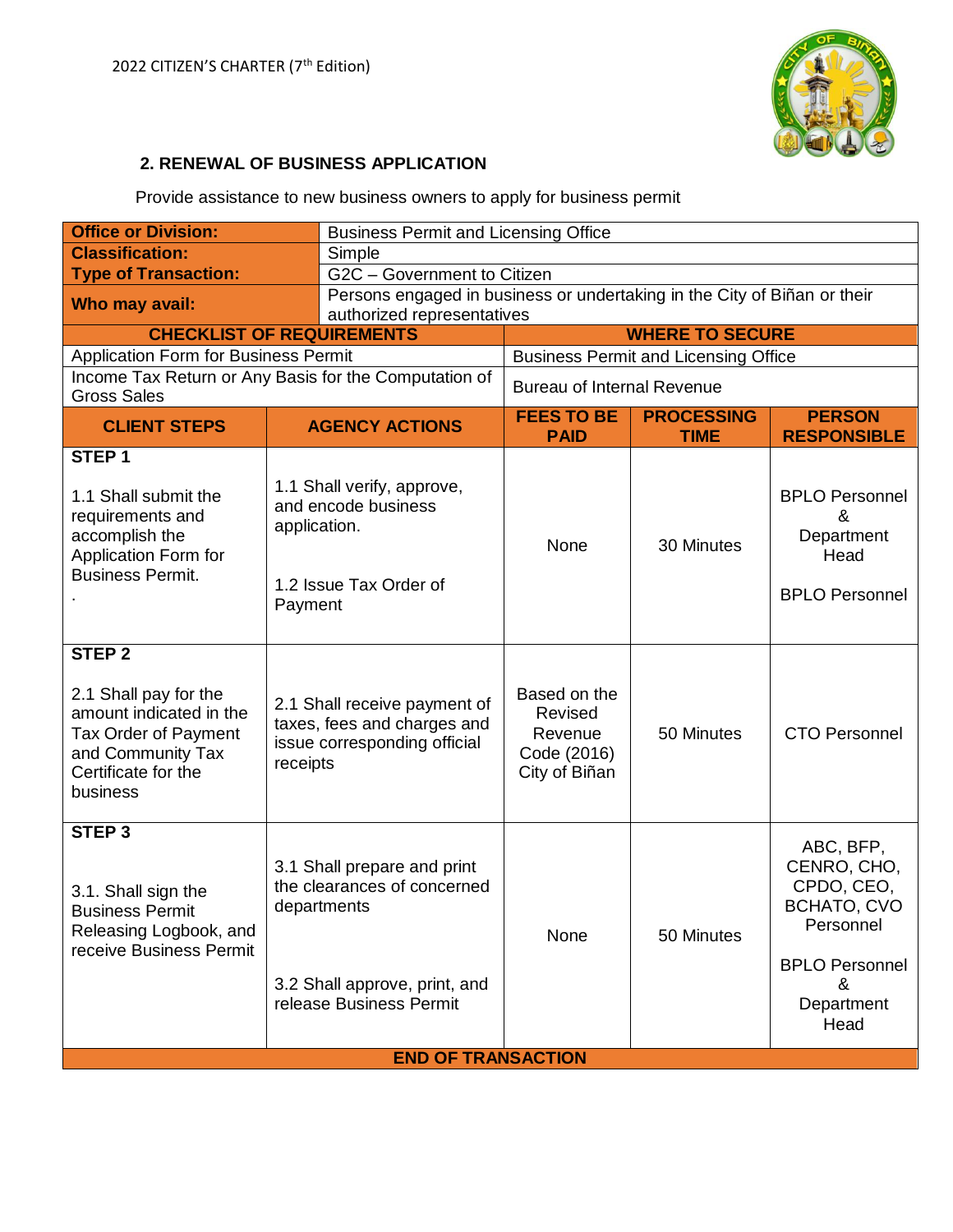

# **3. CLOSURE OF BUSINESS**

Provide assistance to businesses who will terminate their businesses permanently

| <b>Office or Division:</b>                                                                                                                     | <b>Business Permit and Licensing Office</b>                                                                                                                  |                            |                                                                          |                                  |                                                                           |  |
|------------------------------------------------------------------------------------------------------------------------------------------------|--------------------------------------------------------------------------------------------------------------------------------------------------------------|----------------------------|--------------------------------------------------------------------------|----------------------------------|---------------------------------------------------------------------------|--|
| <b>Classification:</b>                                                                                                                         |                                                                                                                                                              | Simple                     |                                                                          |                                  |                                                                           |  |
| G2C - Government to Citizen<br><b>Type of Transaction:</b>                                                                                     |                                                                                                                                                              |                            |                                                                          |                                  |                                                                           |  |
| Who may avail:                                                                                                                                 |                                                                                                                                                              |                            | Persons engaged in business or undertaking in the City of Biñan or their |                                  |                                                                           |  |
|                                                                                                                                                |                                                                                                                                                              | authorized representatives |                                                                          |                                  |                                                                           |  |
| <b>CHECKLIST OF REQUIREMENTS</b>                                                                                                               |                                                                                                                                                              |                            | <b>WHERE TO SECURE</b>                                                   |                                  |                                                                           |  |
| <b>Application Form for Business Retirement</b>                                                                                                |                                                                                                                                                              |                            | <b>Business Permit and Licensing Office</b>                              |                                  |                                                                           |  |
| <b>Request Letter for Closure</b>                                                                                                              |                                                                                                                                                              |                            | Applicant/ Company                                                       |                                  |                                                                           |  |
| <b>Barangay Clearance for Closure</b>                                                                                                          |                                                                                                                                                              |                            | <b>Barangay Hall</b>                                                     |                                  |                                                                           |  |
| Income Tax Return or any basis for the computation of<br><b>Gross Sales</b>                                                                    |                                                                                                                                                              |                            | <b>Bureau of Internal Revenue</b>                                        |                                  |                                                                           |  |
| <b>Inspection Report</b>                                                                                                                       |                                                                                                                                                              |                            | <b>City Treasurer's Office</b>                                           |                                  |                                                                           |  |
| <b>Latest Business Permit</b>                                                                                                                  |                                                                                                                                                              |                            | Applicant/ Company                                                       |                                  |                                                                           |  |
| <b>CLIENT STEPS</b>                                                                                                                            |                                                                                                                                                              | <b>AGENCY ACTIONS</b>      | <b>FEES TO BE</b><br><b>PAID</b>                                         | <b>PROCESSING</b><br><b>TIME</b> | <b>PERSON</b><br><b>RESPONSIBLE</b>                                       |  |
| STEP <sub>1</sub>                                                                                                                              |                                                                                                                                                              |                            |                                                                          |                                  |                                                                           |  |
| 1.1 Shall submit the<br>requirements and<br>accomplish Application<br>Form for Business<br>Retirement                                          | 1.1 Shall receive and check<br>completeness of<br>requirements and application<br>form<br>1.2 Shall approve application<br>and issue Tax Order of<br>Payment |                            | None                                                                     | 30 Minutes                       | <b>BPLO Personnel</b><br><b>BPLO Personnel</b><br>&<br>Department<br>Head |  |
| <b>STEP 2</b><br>2.1 Shall pay for the<br>amount indicated in the<br>Tax Order of Payment                                                      | 2.1 Shall receive payment of<br>taxes, fees and charges and<br>issue corresponding official<br>receipts                                                      |                            | Based on the<br>Revised<br>Revenue<br>Code (2016)<br>City of Biñan       | 30 Minutes                       | <b>CTO Personnel</b>                                                      |  |
| STEP <sub>3</sub><br>3.1. Shall sign the<br><b>Certificate of Retirement</b><br>Releasing Logbook, and<br>receive Certificate of<br>Retirement | 3.1 Shall approve, print, and<br>release Certificate of<br>Retirement                                                                                        |                            | <b>None</b>                                                              | 30 Minutes                       | <b>BPLO Personnel</b><br>&<br>Department<br>Head                          |  |
| <b>END OF TRANSACTION</b>                                                                                                                      |                                                                                                                                                              |                            |                                                                          |                                  |                                                                           |  |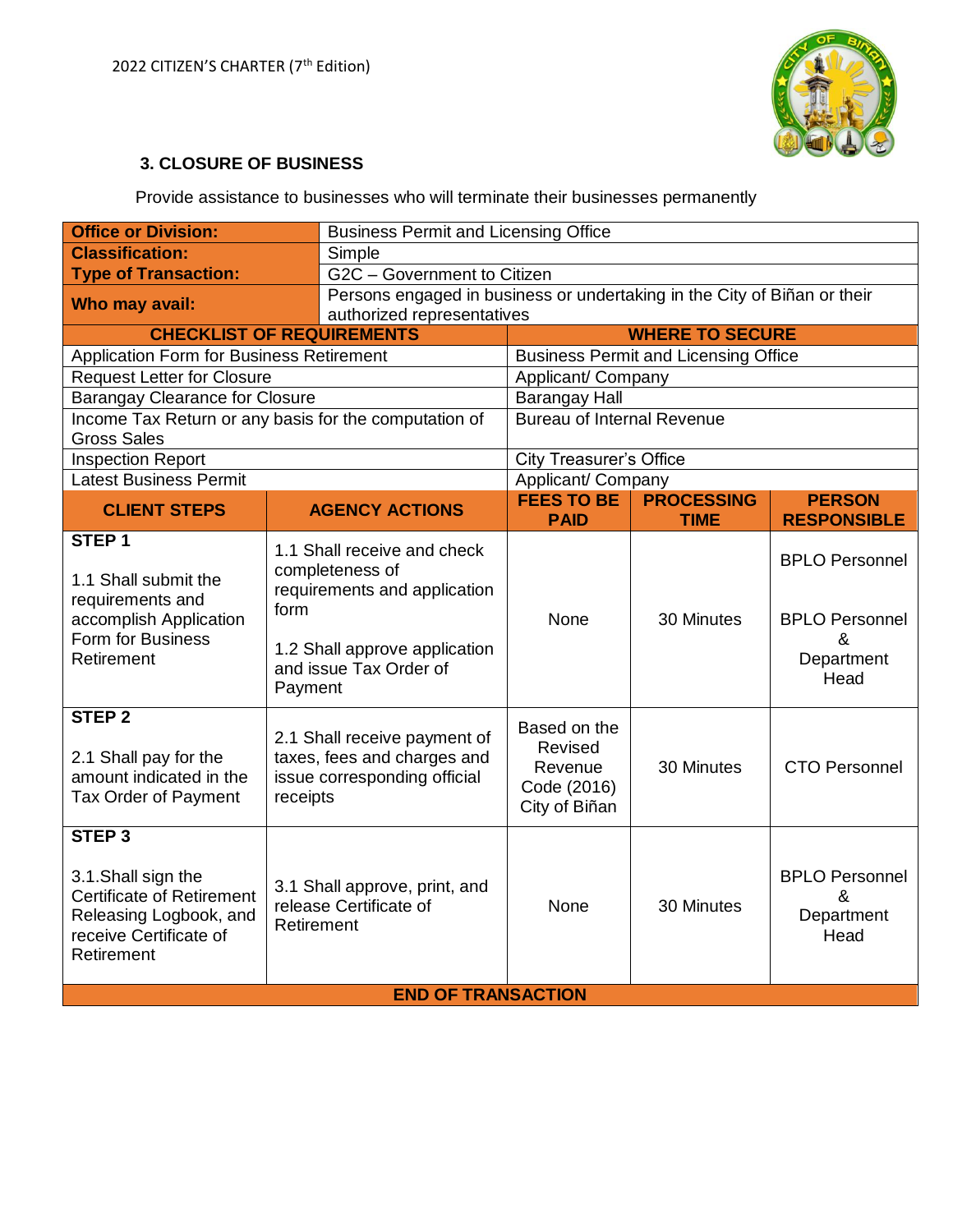

### **4. SPECIAL PERMIT**

 Provide assistance for application of Special Permit for bazaars, tarpaulins, contractors, and events

| <b>Office or Division:</b><br><b>Business Permit and Licensing Office</b>                                                                                                                                                                       |                                                         |                                                                                                                                                                                                                                         |                                                                            |                                             |                                                                                                   |  |  |
|-------------------------------------------------------------------------------------------------------------------------------------------------------------------------------------------------------------------------------------------------|---------------------------------------------------------|-----------------------------------------------------------------------------------------------------------------------------------------------------------------------------------------------------------------------------------------|----------------------------------------------------------------------------|---------------------------------------------|---------------------------------------------------------------------------------------------------|--|--|
| <b>Classification:</b>                                                                                                                                                                                                                          |                                                         | Simple                                                                                                                                                                                                                                  |                                                                            |                                             |                                                                                                   |  |  |
| G2C - Government to Citizen<br><b>Type of Transaction:</b>                                                                                                                                                                                      |                                                         |                                                                                                                                                                                                                                         |                                                                            |                                             |                                                                                                   |  |  |
| Who may avail:                                                                                                                                                                                                                                  |                                                         | Persons engaged in business or undertaking in the City of Biñan or their                                                                                                                                                                |                                                                            |                                             |                                                                                                   |  |  |
|                                                                                                                                                                                                                                                 |                                                         | authorized representatives                                                                                                                                                                                                              |                                                                            |                                             |                                                                                                   |  |  |
| <b>CHECKLIST OF REQUIREMENTS</b>                                                                                                                                                                                                                |                                                         |                                                                                                                                                                                                                                         | <b>WHERE TO SECURE</b>                                                     |                                             |                                                                                                   |  |  |
| <b>Special Permit Application Form</b>                                                                                                                                                                                                          |                                                         |                                                                                                                                                                                                                                         |                                                                            | <b>Business Permit and Licensing Office</b> |                                                                                                   |  |  |
| Request Letter (addressed to the City Mayor, endorsed<br>to BPLO)                                                                                                                                                                               |                                                         |                                                                                                                                                                                                                                         | Company                                                                    |                                             |                                                                                                   |  |  |
| Barangay Clearance (for tarpaulin)                                                                                                                                                                                                              |                                                         |                                                                                                                                                                                                                                         | <b>Barangay Hall</b>                                                       |                                             |                                                                                                   |  |  |
| <b>SEC Registration (for contractor)</b>                                                                                                                                                                                                        |                                                         |                                                                                                                                                                                                                                         |                                                                            | Securities and Exchange Commission          |                                                                                                   |  |  |
| Notice to Proceed (for contractor)                                                                                                                                                                                                              |                                                         |                                                                                                                                                                                                                                         | <b>Project Developer</b>                                                   |                                             |                                                                                                   |  |  |
| <b>CLIENT STEPS</b>                                                                                                                                                                                                                             |                                                         | <b>AGENCY ACTIONS</b>                                                                                                                                                                                                                   | <b>FEES TO BE</b><br><b>PAID</b>                                           | <b>PROCESSING</b><br><b>TIME</b>            | <b>PERSON</b><br><b>RESPONSIBLE</b>                                                               |  |  |
| STEP <sub>1</sub><br>1.1 Shall submit the<br>requirements and<br>accomplish the Special<br><b>Permit Application Form</b><br><b>STEP 2</b><br>2.1 Shall pay for the<br>amount indicated in the<br><b>Special Permit Tax</b><br>Order of Payment | form<br>receipts                                        | 1.1 Shall receive and check<br>completeness of<br>requirements and application<br>1.2 Shall issue Special<br>Permit Tax Order of Payment<br>2.1 Shall receive payment of<br>taxes, fees and charges and<br>issue corresponding official | None<br>Based on the<br>Revised<br>Revenue<br>Code (2016)<br>City of Biñan | 30 Minutes<br>30 Minutes                    | <b>BPLO Personnel</b><br>&<br>Department<br>Head<br><b>BPLO Personnel</b><br><b>CTO Personnel</b> |  |  |
| STEP <sub>3</sub><br>3.1. Shall provide<br>photocopies of<br>requirements, sign the<br><b>Special Permit</b><br>Releasing Logbook, and<br>receive Special Permit                                                                                | 3.1 Shall approve, print, and<br>release Special Permit |                                                                                                                                                                                                                                         | None                                                                       | 30 Minutes                                  | <b>BPLO Personnel</b><br>&<br>Department<br>Head                                                  |  |  |
| <b>END OF TRANSACTION</b>                                                                                                                                                                                                                       |                                                         |                                                                                                                                                                                                                                         |                                                                            |                                             |                                                                                                   |  |  |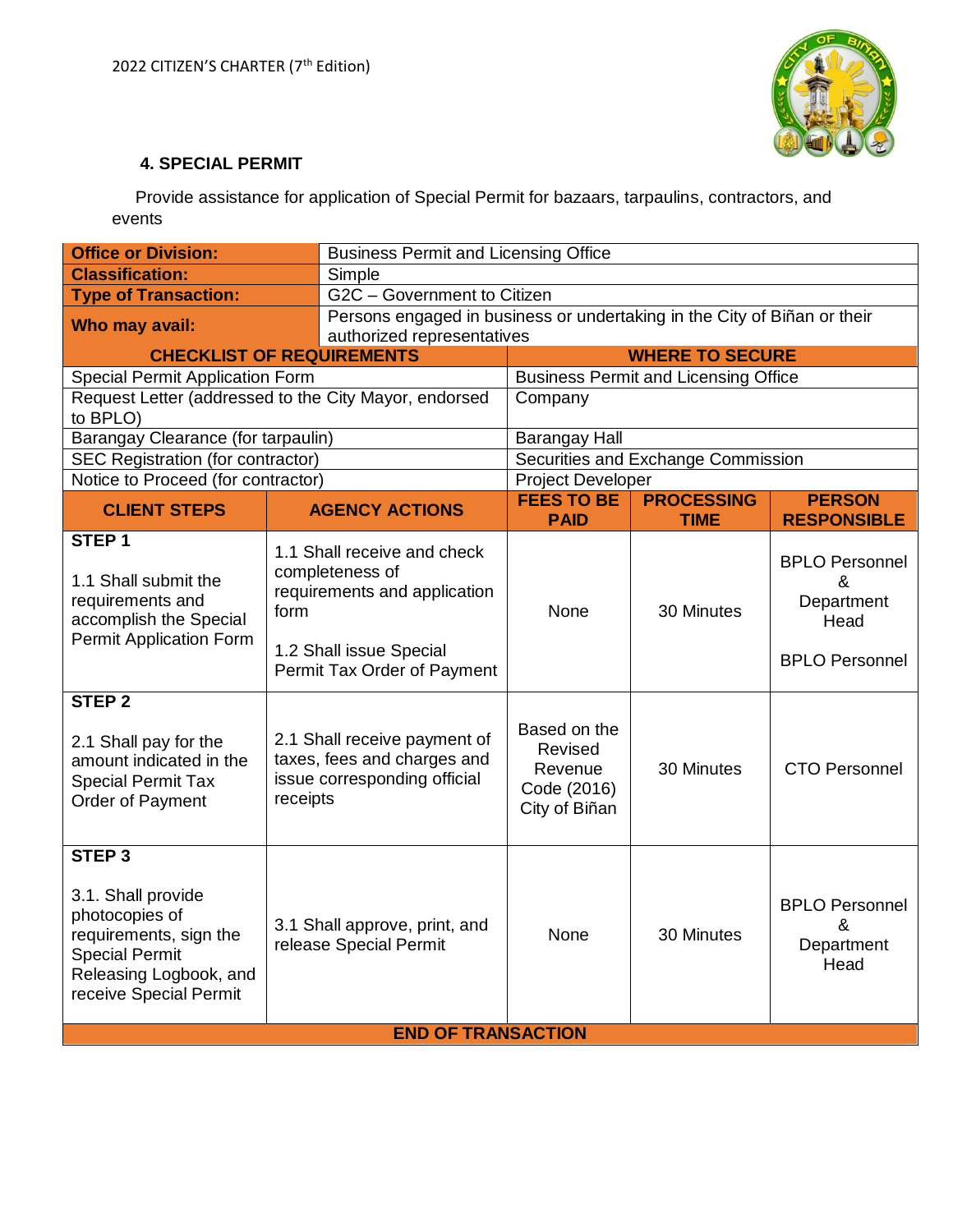

# **5. CERTIFICATE OF NO RECORD**

Provide assistance to the public who need to get Certificate of No Record

| <b>Business Permit and Licensing Office</b><br><b>Office or Division:</b>                                                             |                                                                                                         |                                                                                                 |                                                                                                                                                                                                     |                                  |                                                  |  |
|---------------------------------------------------------------------------------------------------------------------------------------|---------------------------------------------------------------------------------------------------------|-------------------------------------------------------------------------------------------------|-----------------------------------------------------------------------------------------------------------------------------------------------------------------------------------------------------|----------------------------------|--------------------------------------------------|--|
| <b>Classification:</b>                                                                                                                |                                                                                                         | Simple                                                                                          |                                                                                                                                                                                                     |                                  |                                                  |  |
| <b>Type of Transaction:</b>                                                                                                           |                                                                                                         | G2C - Government to Citizen                                                                     |                                                                                                                                                                                                     |                                  |                                                  |  |
| Who may avail:                                                                                                                        |                                                                                                         | Persons engaged in business or undertaking in the City of Biñan or their                        |                                                                                                                                                                                                     |                                  |                                                  |  |
|                                                                                                                                       |                                                                                                         | authorized representatives                                                                      |                                                                                                                                                                                                     |                                  |                                                  |  |
| <b>CHECKLIST OF REQUIREMENTS</b>                                                                                                      |                                                                                                         |                                                                                                 | <b>WHERE TO SECURE</b>                                                                                                                                                                              |                                  |                                                  |  |
| Certificate of Residency/ Certificate of Indigency                                                                                    |                                                                                                         |                                                                                                 | Barangay Hall                                                                                                                                                                                       |                                  |                                                  |  |
| Photocopy of valid I.D                                                                                                                |                                                                                                         |                                                                                                 | Applicant/ Company                                                                                                                                                                                  |                                  |                                                  |  |
| <b>CLIENT STEPS</b>                                                                                                                   |                                                                                                         | <b>AGENCY ACTIONS</b>                                                                           | <b>FEES TO BE</b><br><b>PAID</b>                                                                                                                                                                    | <b>PROCESSING</b><br><b>TIME</b> | <b>PERSON</b><br><b>RESPONSIBLE</b>              |  |
| STEP <sub>1</sub><br>1.1 Shall submit the<br>requirements                                                                             |                                                                                                         | 1.1 Shall receive the<br>requirements, and check for<br>existing business and/or<br>delinquency | None                                                                                                                                                                                                | 30 Minutes                       | <b>BPLO Personnel</b>                            |  |
| <b>STEP 2</b><br>2.1 Shall pay<br>certification fee                                                                                   | 2.1 Shall receive payment of<br>taxes, fees and charges and<br>issue corresponding official<br>receipts |                                                                                                 | P 100.00<br>Note: No<br>fees/charges will be<br>imposed for medical<br>purposes, if the<br>applicant belongs to<br>indigent family, or if<br>the request came<br>from another<br>Government Agency. | 30 Minutes                       | <b>CTO Personnel</b>                             |  |
| STEP <sub>3</sub><br>3.1. Shall sign the<br>Certificate of No Record<br>Releasing Logbook, and<br>receive Certificate of No<br>Record | 3.1 Shall approve, print, and<br>release Certification of No<br>Record                                  |                                                                                                 | None                                                                                                                                                                                                | 30 Minutes                       | <b>BPLO Personnel</b><br>&<br>Department<br>Head |  |
|                                                                                                                                       | <b>END OF TRANSACTION</b>                                                                               |                                                                                                 |                                                                                                                                                                                                     |                                  |                                                  |  |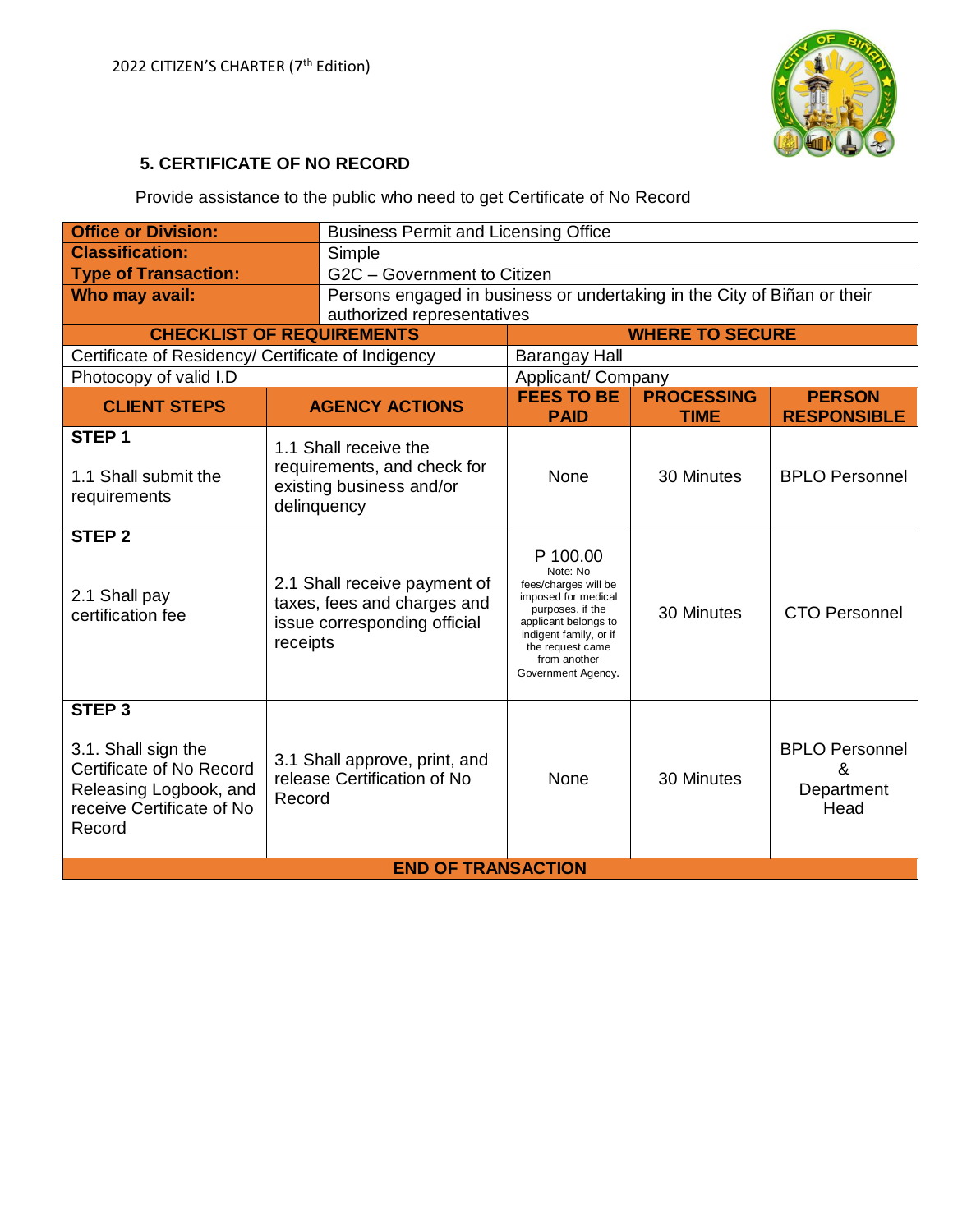

#### **6. PERMIT UPDATE**

 Provide assistance to the business establishments who have amendments in their business name/ address/ owner

| <b>Office or Division:</b><br><b>Business Permit and Licensing Office</b>                                          |                                                                    |                                                                                                         |                                                                                                |                                  |                                                  |  |
|--------------------------------------------------------------------------------------------------------------------|--------------------------------------------------------------------|---------------------------------------------------------------------------------------------------------|------------------------------------------------------------------------------------------------|----------------------------------|--------------------------------------------------|--|
| <b>Classification:</b>                                                                                             |                                                                    | Simple                                                                                                  |                                                                                                |                                  |                                                  |  |
| <b>Type of Transaction:</b>                                                                                        |                                                                    | G2C - Government to Citizen                                                                             |                                                                                                |                                  |                                                  |  |
| Who may avail:                                                                                                     |                                                                    |                                                                                                         | Persons engaged in business or undertaking in the City of Biñan or their                       |                                  |                                                  |  |
|                                                                                                                    |                                                                    | authorized representatives                                                                              |                                                                                                |                                  |                                                  |  |
| <b>CHECKLIST OF REQUIREMENTS</b>                                                                                   |                                                                    |                                                                                                         |                                                                                                | <b>WHERE TO SECURE</b>           |                                                  |  |
| Barangay Certificate of Closure (for change address)                                                               |                                                                    |                                                                                                         | <b>Barangay Hall</b>                                                                           |                                  |                                                  |  |
| Certificate of Occupancy for new address                                                                           |                                                                    |                                                                                                         | <b>Lessor of Commercial Establishment</b>                                                      |                                  |                                                  |  |
| Amended DTI/SEC/CDA (For change of business                                                                        |                                                                    |                                                                                                         | Department of Trade and Industry                                                               |                                  |                                                  |  |
| name/ Owner's name)                                                                                                |                                                                    |                                                                                                         | Securities and Exchange Commission                                                             |                                  |                                                  |  |
|                                                                                                                    |                                                                    |                                                                                                         | <b>Cooperative Development Authority</b>                                                       |                                  |                                                  |  |
| Deed of Sale/ Affidavit of Transfer                                                                                |                                                                    |                                                                                                         | Applicant/ Company                                                                             |                                  |                                                  |  |
| <b>CLIENT STEPS</b>                                                                                                |                                                                    | <b>AGENCY ACTIONS</b>                                                                                   | <b>FEES TO BE</b><br><b>PAID</b>                                                               | <b>PROCESSING</b><br><b>TIME</b> | <b>PERSON</b><br><b>RESPONSIBLE</b>              |  |
| STEP <sub>1</sub>                                                                                                  |                                                                    |                                                                                                         |                                                                                                |                                  |                                                  |  |
| 1.1 Shall submit the<br>requirements                                                                               | Payment                                                            | 1.1 Shall verify the<br>documents and update the<br>information in BPLS<br>1.2 Shall issue Tax Order of | None                                                                                           | 30 Minutes                       | <b>BPLO</b><br>Personnel                         |  |
| STEP <sub>2</sub><br>2.1 Shall pay permit<br>update fee                                                            | receipts                                                           | 2.1 Shall receive payment of<br>taxes, fees and charges and<br>issue corresponding official             | P 200.00<br>Change<br>Name<br>P 200.00<br>Change<br>address<br>P 750.00<br>Change<br>Ownership | 30 Minutes                       | <b>CTO Personnel</b>                             |  |
| STEP <sub>3</sub><br>3.1. Shall provide<br>photocopies of<br>requirement and receive<br>updated Business<br>Permit | 3.1 Shall approve, print, and<br>release update Business<br>Permit |                                                                                                         | None                                                                                           | 30 Minutes                       | <b>BPLO</b><br>Personnel &<br>Department<br>Head |  |
| <b>END OF TRANSACTION</b>                                                                                          |                                                                    |                                                                                                         |                                                                                                |                                  |                                                  |  |